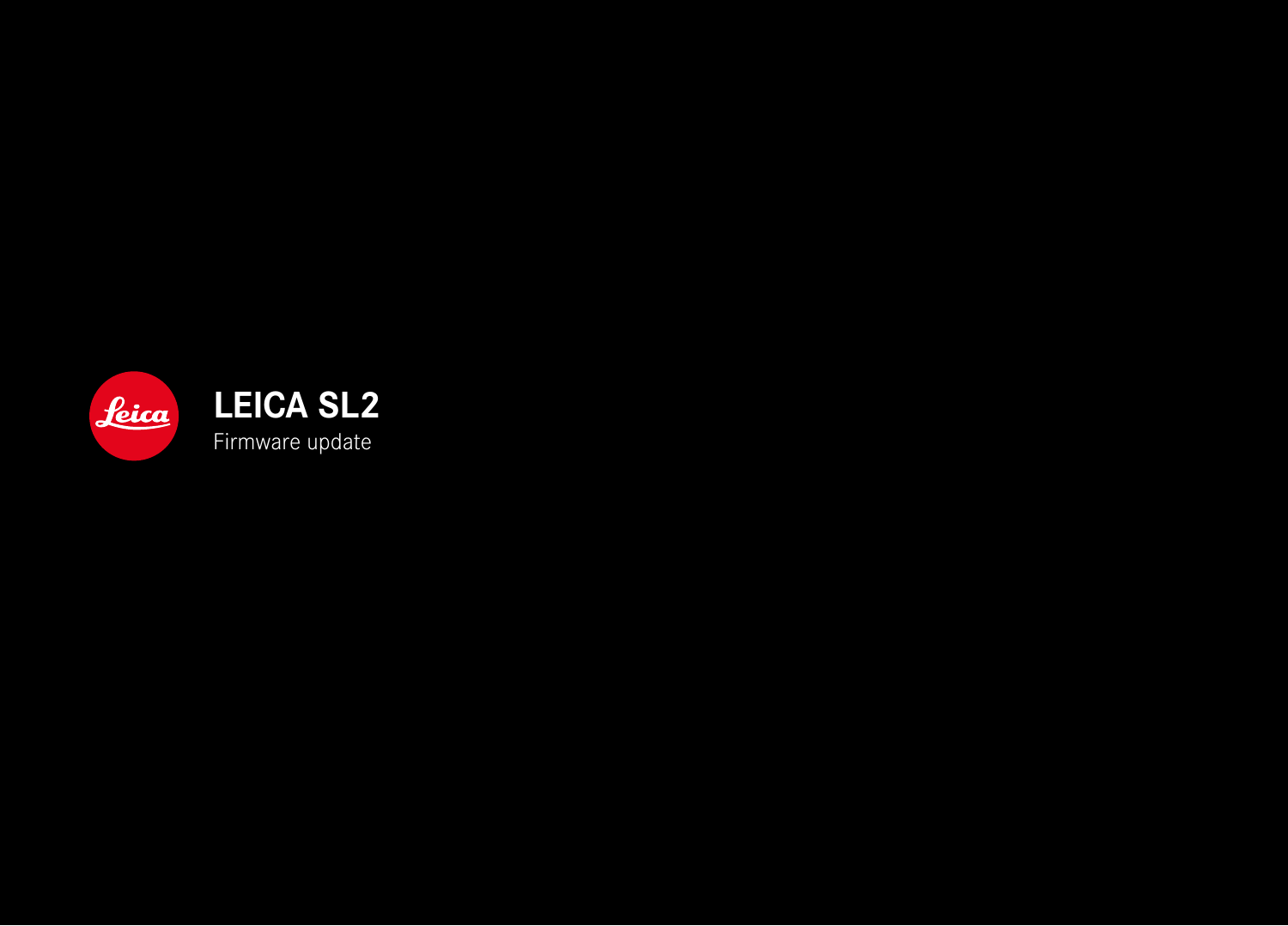# **FIRMWARE**

| /Camera model.        | Firmware version |
|-----------------------|------------------|
| Leica SL <sub>2</sub> |                  |

# **PHOTO & VIDEO**

**\_FIXED:** An error in the aperture control of the SL lens series APO-Summicron which leads to delays in the continuous shooting speed is fixed. In this context, the firmware of the existing lenses will also be updated.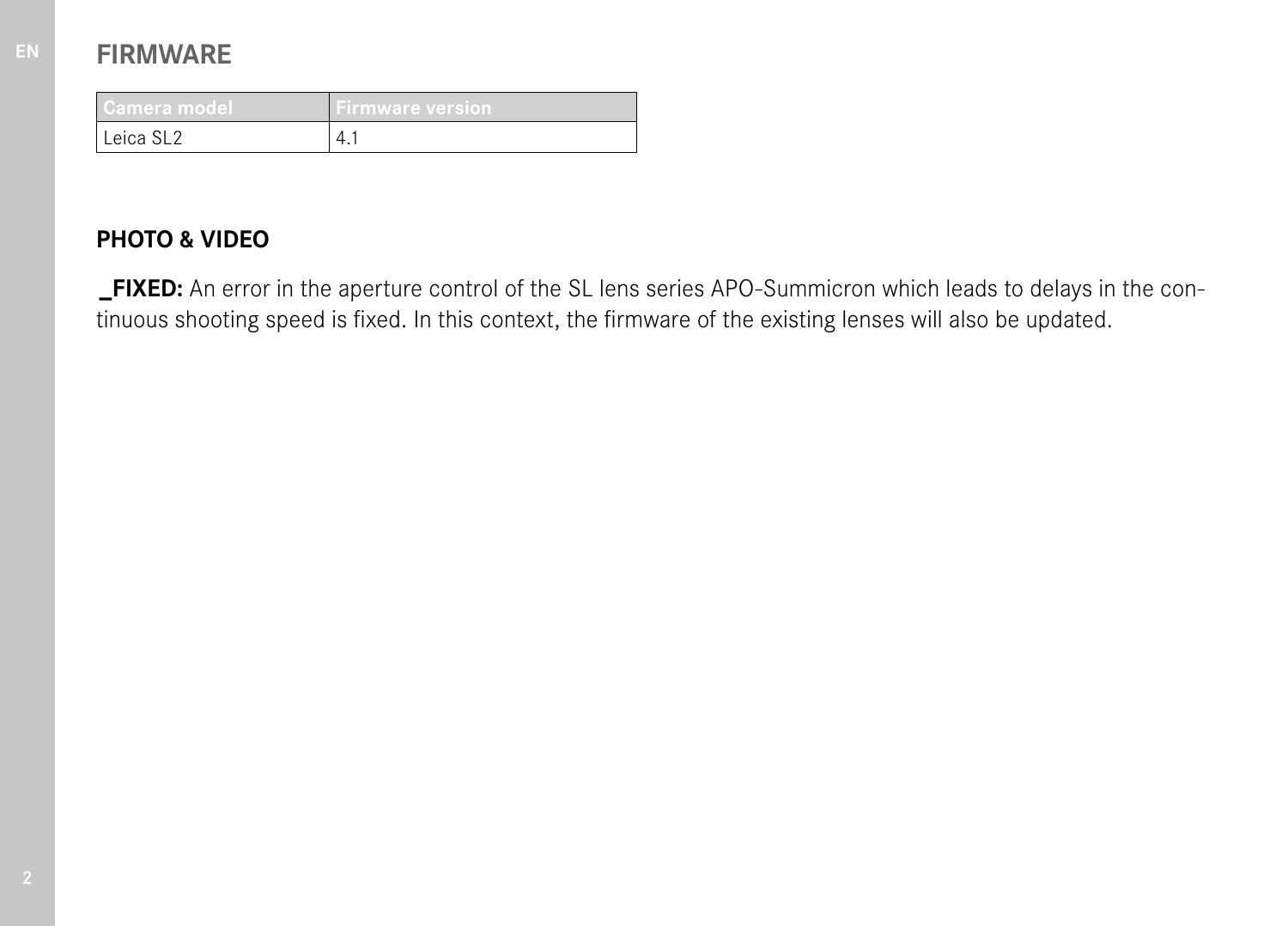# **FIRMWARE UPDATES**

Leica is continuously working on the further improvement and optimization of your camera. Since many camera functions are entirely controlled by software, some of these improvements and additions to the functional scope can be installed in retrospect. Leica offers firmware updates at irregular intervals, which you can download from our website.

Leica will notify you of any new updates, once you have registered your camera. Users of Leica FOTOS will also be automatically notified about firmware updates for their Leica cameras.

**Finding the currently installed firmware version**

- ▶ Select Camera Information in the main menu
	- The current firmware versions are displayed.

| Kamera-Informationen    |                   |   |
|-------------------------|-------------------|---|
| Camera Firmware Version |                   |   |
| Lens Firmware Version   | $30+$             |   |
| MAC-Adresse             | 58:05:0A:85:A0:32 |   |
| Lizenz-Informationen    |                   |   |
| Regulatory Information  |                   | ٠ |
| Copyright-Information   |                   |   |

More information about registering, firmware updates and how to download them to your camera, as well as any amendments and additions to this manual can be found in the customer area of our website at:

https://club.leica-camera.com

## **EXECUTING A FIRMWARE UPDATE**

Any interruption of a running firmware update may cause serious and irreparable damage to your equipment!

You will therefore have to take particular note of the following, when carrying out a firmware update:

- Do not switch off the camera!
- Do not remove the memory card!
- Do not remove the rechargeable battery!
- Do not remove the lens!

#### Notes

- A warning message will appear if the battery is insufficiently charged. Recharge the battery and then repeat the process described above.
- You will find additional device and country-specific registration marks and numbers in the  Camera Information  submenu.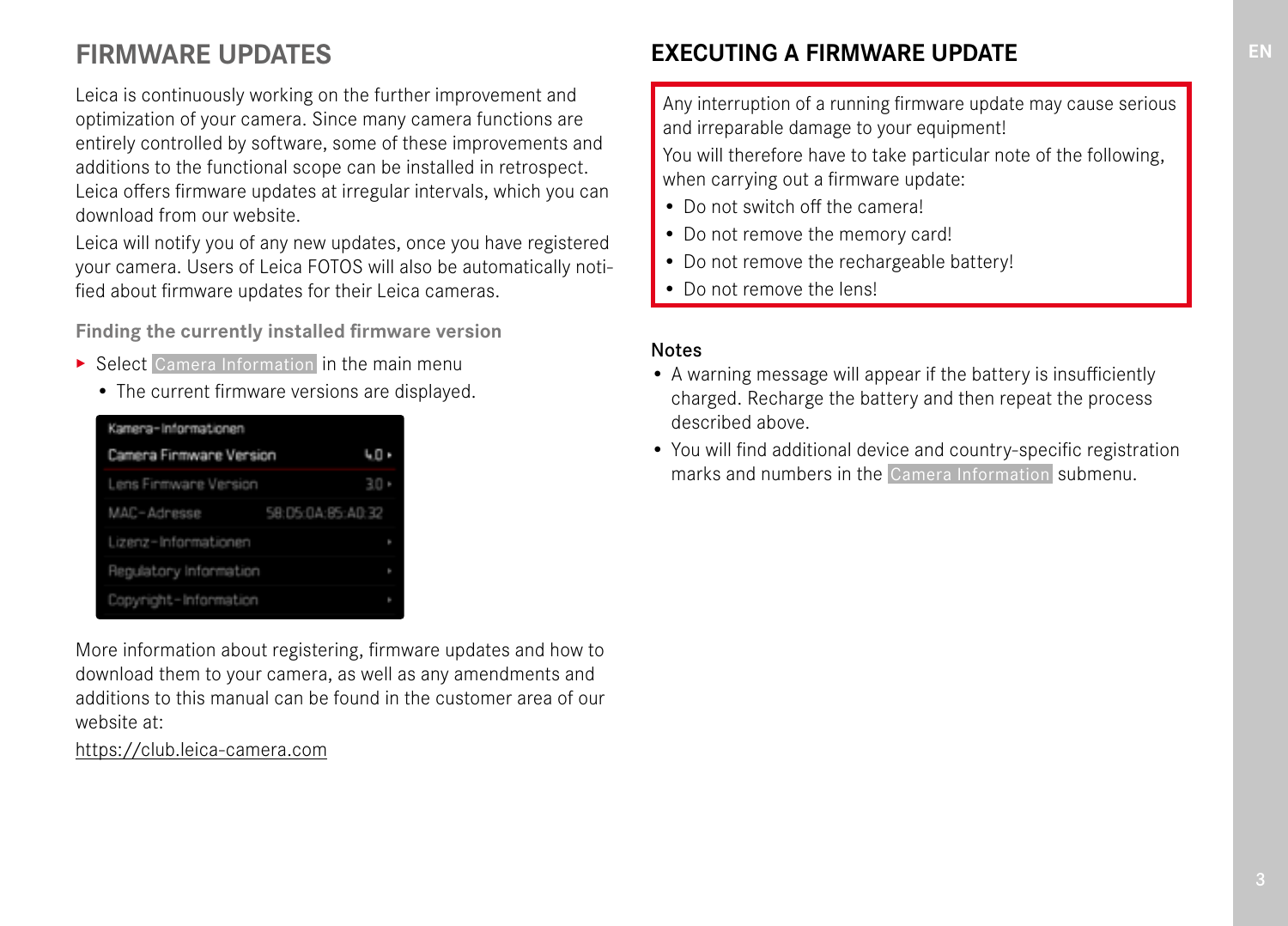## **PREPARATION**

- ▸ Fully charge and insert the rechargeable battery
- ▸ The second SD memory card (where applicable) must be removed from the camera
- ▸ Any stored firmware files on the memory card must be removed
	- We recommend saving any images on the memory card and reformatting it before the update.

(Caution: Loss of data! All data stored on the memory card will be lost during formatting.)

- ▸ Download the latest firmware version
- ▸ Save the download to the memory card
	- The firmware file must be stored in the main directory of the memory card (not in a sub-directory).
- ▸ Insert the memory card into the camera
- ▸ Switch the camera on

## **UPDATING THE CAMERA FIRMWARE**

- ▸ Preparation
- ▶ Select Camera Information in the main menu
- ▶ Select Camera Firmware Version
- ▶ Select Start Update
	- A prompt with information about the camera is displayed.
- ▶ Check the version information
- ▸ Select  Yes
	- The prompt Save profiles on SD Card? appears.
- ▶ Select Yes / No
	- The update will start automatically.
	- The lower status LED will flash during this process.
	- Once the process has completed successfully, a relevant onscreen message and prompt to restart the device will appear on screen.
- $\triangleright$  Switch the camera off and on again

#### Note

• Date & time, as well as the preferred language will have to be set up again after the restart. Relevant prompts will appear on screen.